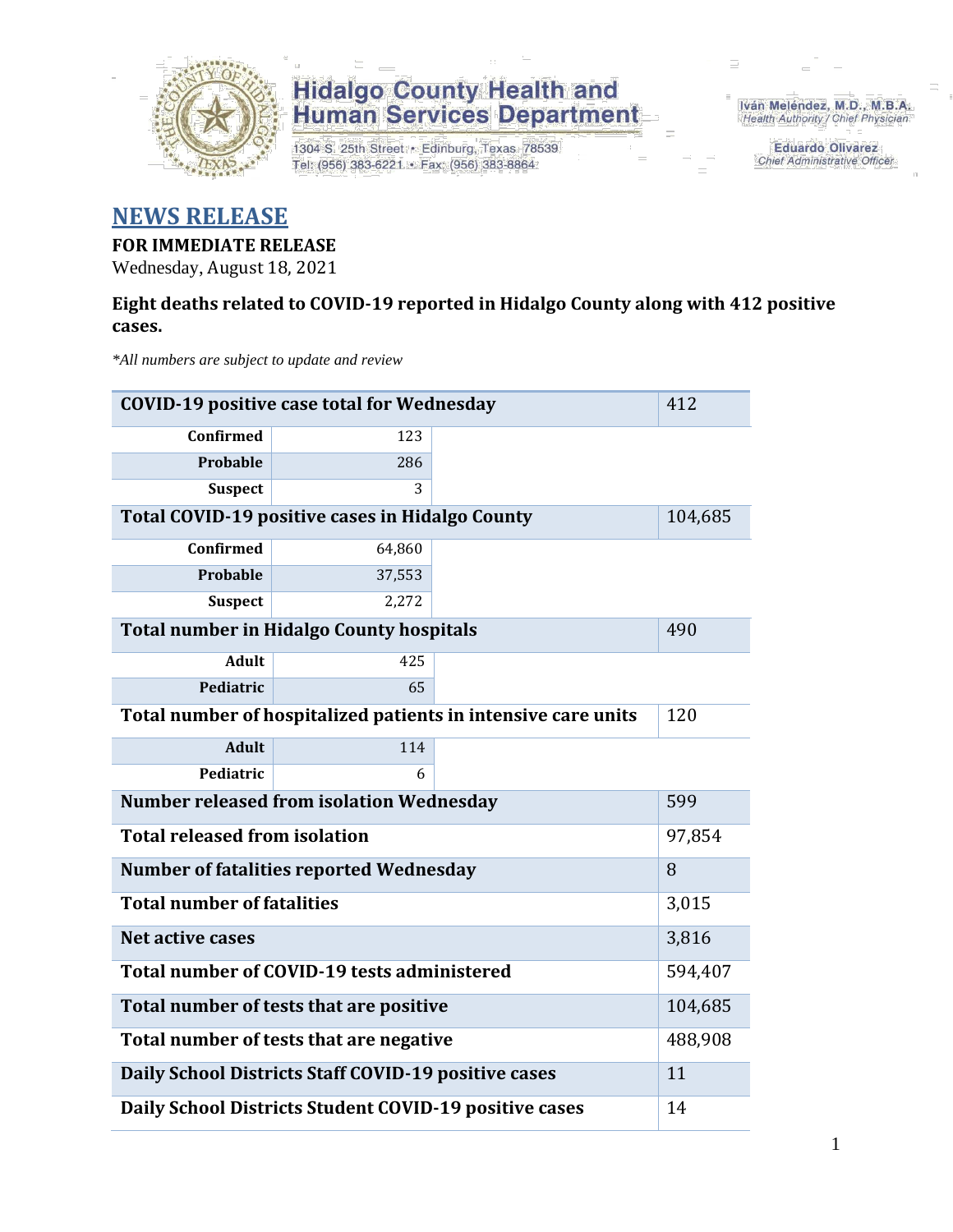

1304 S. 25th Street · Edinburg, Texas 78539 Tel: (956) 383-6221 · Fax: (956) 383-8864

Iván Meléndez, M.D., M.B.A. Health Authority / Chief Physician

> **Eduardo Olivarez Chief Administrative Officer**

*Hidalgo County uses the case status definition provided by the Texas Department of State Health Service's 2020 Epi Case Criteria Guide revised November 2020.*

- *1. Confirmed: A person who has tested positive through a molecular or PCR (oral or nasal swabs) test that looks for the presence of the virus's genetic material.*
- *2. Probable: A person who meets presumptive laboratory evidence through detection of COVID-19 by antigen test in a respiratory specimen.*
- *3. Suspect: A person who meets supported laboratory evidence through detection of specific antibodies in serum, plasma, whole body, and no prior history of being confirmed or probable case.*

*For more information of case status definition for COVID-19, please refer to:*

[https://www.dshs.state.tx.us/IDCU/investigation/epi-case-criteria-guide/2020-Epi-Case-Criteria-](https://www.dshs.state.tx.us/IDCU/investigation/epi-case-criteria-guide/2020-Epi-Case-Criteria-Guide.pdf)[Guide.pdf](https://www.dshs.state.tx.us/IDCU/investigation/epi-case-criteria-guide/2020-Epi-Case-Criteria-Guide.pdf)

The deaths include:

|                | <b>Age Range</b> | <b>Gender</b> | <b>City</b>    |
|----------------|------------------|---------------|----------------|
| 1              | 40s              | Male          | Donna          |
| $\overline{2}$ | 30 <sub>s</sub>  | Male          | Edinburg       |
| 3              | 40s              | Female        | Edinburg       |
| 4              | 40s              | Female        | Edinburg       |
| 5              | 20s              | Male          | Undisclosed    |
| 6              | $70+$            | Male          | McAllen        |
| 7              | 20s              | Male          | <b>Mission</b> |
| 8              | 70+              | Female        | Mission        |

Case Breakdown by Age Group:

| <b>Age Range</b> | <b>Number of Cases</b> |
|------------------|------------------------|
| $0 - 11$         | 113                    |
| 12-19            | 56                     |
| 20s              | 50                     |
| 30 <sub>s</sub>  | 54                     |
| 40s              | 54                     |
| 50s              | 39                     |
| 60s              | 23                     |
| $70+$            | 23                     |
| Total:           | 412                    |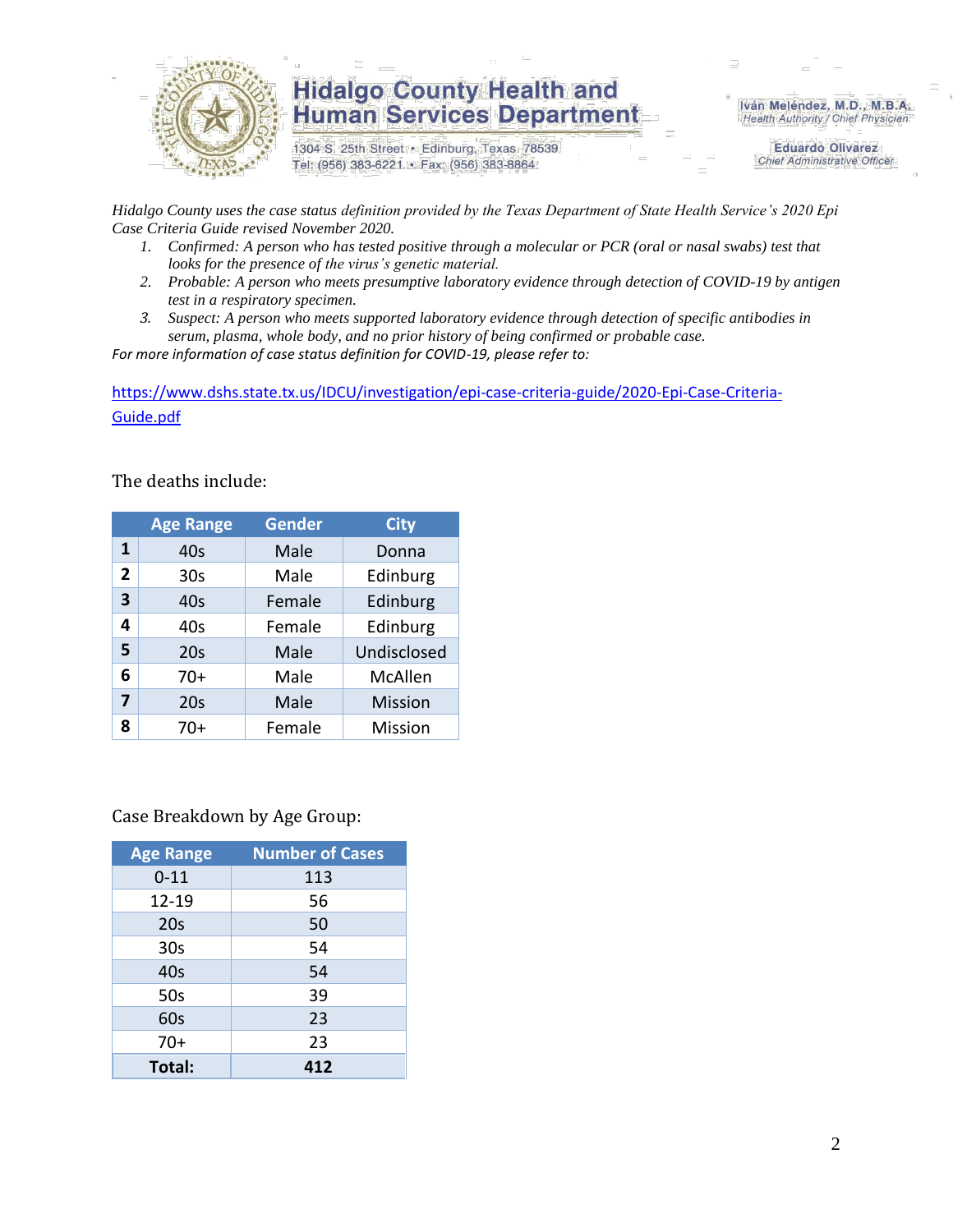

1304 S. 25th Street · Edinburg, Texas 78539 Tel: (956) 383-6221 · Fax: (956) 383-8864

Iván Meléndez, M.D., M.B.A.<br>Health Authority / Chief Physician

**Eduardo Olivarez** Chief Administrative Officer

#### Wednesday, August 18, 2021 positive cases include:

|                         | <b>Age Range</b> | Gender       | <b>City</b> |     | <b>Age Range</b> | Gender | <b>City</b> |
|-------------------------|------------------|--------------|-------------|-----|------------------|--------|-------------|
| $\mathbf{1}$            | $0 - 19$         | M            | Alamo       | 207 | $0 - 19$         | M      | Mission     |
| 2                       | $0 - 19$         | F            | Alamo       | 208 | $0 - 19$         | F      | Mission     |
| 3                       | $0 - 19$         | ${\sf M}$    | Alamo       | 209 | $0 - 19$         | F      | Mission     |
| 4                       | $0 - 19$         | F            | Alamo       | 210 | $0 - 19$         | F      | Mission     |
| 5                       | $0 - 19$         | M            | Alamo       | 211 | $0 - 19$         | M      | Mission     |
| 6                       | 20s              | F            | Alamo       | 212 | $0 - 19$         | M      | Mission     |
| $\overline{\mathbf{z}}$ | 20s              | $\mathsf F$  | Alamo       | 213 | $0 - 19$         | M      | Mission     |
| 8                       | 20s              | F            | Alamo       | 214 | $0 - 19$         | F      | Mission     |
| 9                       | 40s              | M            | Alamo       | 215 | $0 - 19$         | F      | Mission     |
| 10                      | 50s              | F            | Alamo       | 216 | $0 - 19$         | M      | Mission     |
| 11                      | $0 - 19$         | M            | Alton       | 217 | $0 - 19$         | F      | Mission     |
| 12                      | $0 - 19$         | F            | Alton       | 218 | $0 - 19$         | M      | Mission     |
| 13                      | $0 - 19$         | $\mathsf{M}$ | Alton       | 219 | $0 - 19$         | M      | Mission     |
| 14                      | 20s              | F            | Alton       | 220 | $0 - 19$         | Μ      | Mission     |
| 15                      | 20s              | F            | Alton       | 221 | $0 - 19$         | F      | Mission     |
| 16                      | 30 <sub>s</sub>  | M            | Alton       | 222 | $0 - 19$         | F      | Mission     |
| 17                      | 30 <sub>s</sub>  | F            | Alton       | 223 | 20s              | F      | Mission     |
| 18                      | $0 - 19$         | M            | Donna       | 224 | 20s              | М      | Mission     |
| 19                      | $0 - 19$         | F            | Donna       | 225 | 20s              | M      | Mission     |
| 20                      | $0 - 19$         | F            | Donna       | 226 | 20s              | M      | Mission     |
| 21                      | $0 - 19$         | $\mathsf F$  | Donna       | 227 | 20s              | M      | Mission     |
| 22                      | $0 - 19$         | M            | Donna       | 228 | 20s              | F      | Mission     |
| 23                      | $0 - 19$         | $\mathsf F$  | Donna       | 229 | 20s              | M      | Mission     |
| 24                      | $0 - 19$         | F            | Donna       | 230 | 20s              | F      | Mission     |
| 25                      | $0 - 19$         | ${\sf M}$    | Donna       | 231 | 20s              | M      | Mission     |
| 26                      | $0 - 19$         | M            | Donna       | 232 | 20s              | M      | Mission     |
| 27                      | $0 - 19$         | M            | Donna       | 233 | 30s              | F      | Mission     |
| 28                      | 0-19             | М            | Donna       | 234 | 30s              | F.     | Mission     |
| 29                      | $0 - 19$         | M            | Donna       | 235 | 30 <sub>s</sub>  | M      | Mission     |
| 30                      | $0 - 19$         | F            | Donna       | 236 | 30 <sub>s</sub>  | F      | Mission     |
| 31                      | $0 - 19$         | F            | Donna       | 237 | 30 <sub>s</sub>  | F      | Mission     |
| 32                      | $0 - 19$         | M            | Donna       | 238 | 30 <sub>s</sub>  | F      | Mission     |
| 33                      | 20s              | F            | Donna       | 239 | 30 <sub>s</sub>  | F      | Mission     |
| 34                      | 20s              | Μ            | Donna       | 240 | 30 <sub>s</sub>  | F      | Mission     |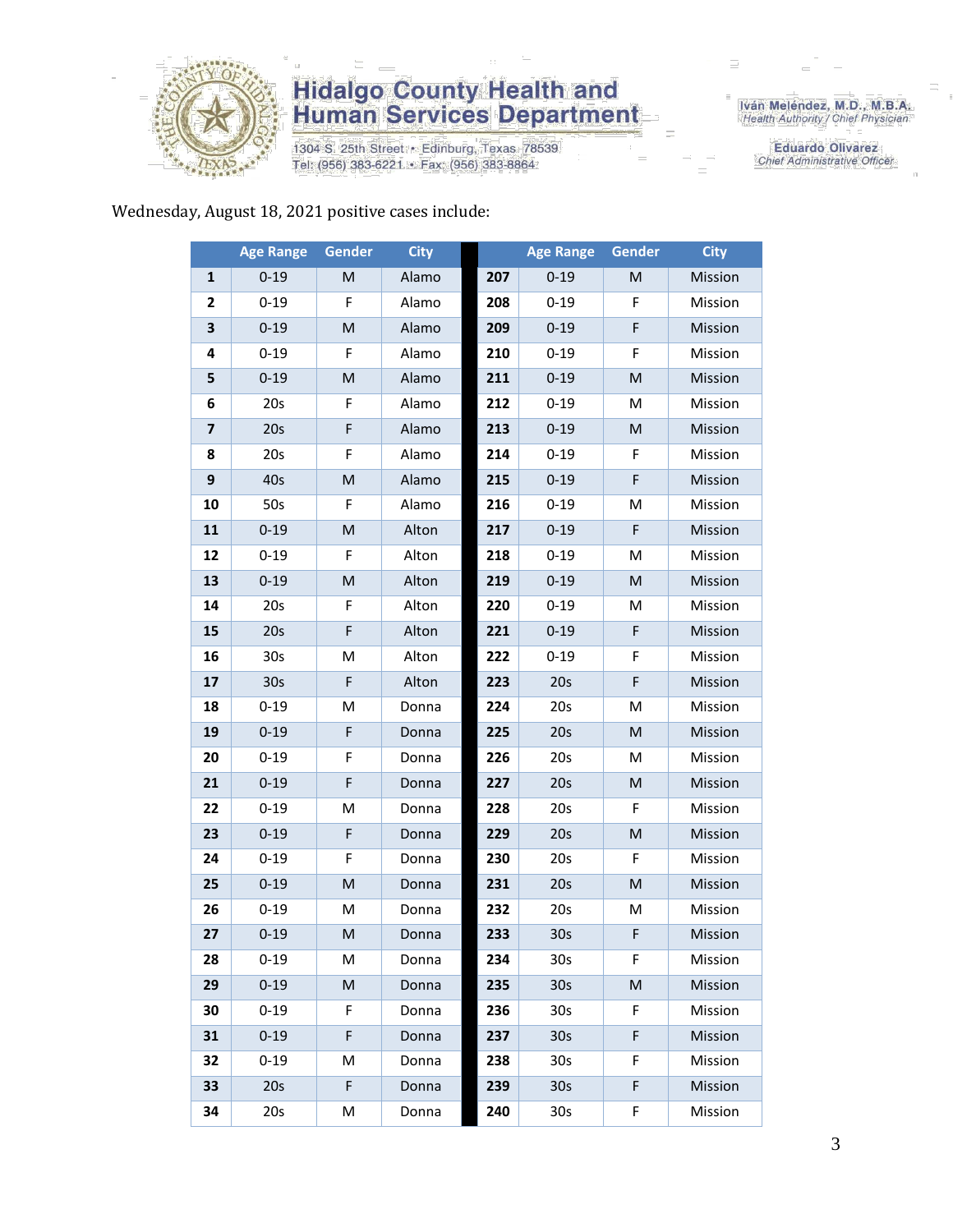

1304 S. 25th Street · Edinburg, Texas 78539 Tel: (956) 383-6221 · Fax: (956) 383-8864

Iván Meléndez, M.D., M.B.A.<br>Health Authority / Chief Physician

Eduardo Olivarez Chief Administrative Officer

| 35 | 20s             | M                                                                                                          | Donna    | 241 | 30 <sub>s</sub> | M | Mission |
|----|-----------------|------------------------------------------------------------------------------------------------------------|----------|-----|-----------------|---|---------|
| 36 | 20s             | M                                                                                                          | Donna    | 242 | 30 <sub>s</sub> | м | Mission |
| 37 | 20s             | F                                                                                                          | Donna    | 243 | 30 <sub>s</sub> | F | Mission |
| 38 | 20s             | F                                                                                                          | Donna    | 244 | 30 <sub>s</sub> | M | Mission |
| 39 | 30 <sub>s</sub> | F                                                                                                          | Donna    | 245 | 30 <sub>s</sub> | M | Mission |
| 40 | 30 <sub>s</sub> | F                                                                                                          | Donna    | 246 | 40s             | F | Mission |
| 41 | 30s             | ${\sf M}$                                                                                                  | Donna    | 247 | 40s             | F | Mission |
| 42 | 30 <sub>s</sub> | M                                                                                                          | Donna    | 248 | 40s             | F | Mission |
| 43 | 30 <sub>s</sub> | M                                                                                                          | Donna    | 249 | 40s             | M | Mission |
| 44 | 40s             | F                                                                                                          | Donna    | 250 | 40s             | F | Mission |
| 45 | 40s             | M                                                                                                          | Donna    | 251 | 40s             | F | Mission |
| 46 | 40s             | M                                                                                                          | Donna    | 252 | 40s             | M | Mission |
| 47 | 40s             | F                                                                                                          | Donna    | 253 | 40s             | M | Mission |
| 48 | 40s             | M                                                                                                          | Donna    | 254 | 40s             | F | Mission |
| 49 | 40s             | M                                                                                                          | Donna    | 255 | 40s             | M | Mission |
| 50 | 40s             | M                                                                                                          | Donna    | 256 | 50s             | Μ | Mission |
| 51 | 40s             | M                                                                                                          | Donna    | 257 | 50s             | M | Mission |
| 52 | 40s             | F                                                                                                          | Donna    | 258 | 50s             | M | Mission |
| 53 | 50s             | F                                                                                                          | Donna    | 259 | 50s             | M | Mission |
| 54 | 50s             | F                                                                                                          | Donna    | 260 | 50s             | F | Mission |
| 55 | 60s             | M                                                                                                          | Donna    | 261 | 50s             | M | Mission |
| 56 | 60s             | F                                                                                                          | Donna    | 262 | 50s             | Μ | Mission |
| 57 | $70+$           | M                                                                                                          | Donna    | 263 | 50s             | F | Mission |
| 58 | $70+$           | M                                                                                                          | Donna    | 264 | 50s             | F | Mission |
| 59 | $0 - 19$        | M                                                                                                          | Edinburg | 265 | 50s             | F | Mission |
| 60 | $0 - 19$        | F                                                                                                          | Edinburg | 266 | 60s             | м | Mission |
| 61 | $0 - 19$        | M                                                                                                          | Edinburg | 267 | 60s             | M | Mission |
| 62 | $0 - 19$        | M                                                                                                          | Edinburg | 268 | 60s             | Μ | Mission |
| 63 | $0 - 19$        | F                                                                                                          | Edinburg | 269 | $70+$           | F | Mission |
| 64 | $0 - 19$        | M                                                                                                          | Edinburg | 270 | $70+$           | F | Mission |
| 65 | $0 - 19$        | $\mathsf{M}% _{T}=\mathsf{M}_{T}\!\left( a,b\right) ,\ \mathsf{M}_{T}=\mathsf{M}_{T}\!\left( a,b\right) ,$ | Edinburg | 271 | $70+$           | F | Mission |
| 66 | $0 - 19$        | M                                                                                                          | Edinburg | 272 | $70+$           | F | Mission |
| 67 | $0 - 19$        | M                                                                                                          | Edinburg | 273 | $70+$           | M | Mission |
| 68 | $0 - 19$        | M                                                                                                          | Edinburg | 274 | $70+$           | Μ | Mission |
| 69 | $0 - 19$        | ${\sf M}$                                                                                                  | Edinburg | 275 | $0 - 19$        | F | Pharr   |
| 70 | $0 - 19$        | F                                                                                                          | Edinburg | 276 | $0 - 19$        | М | Pharr   |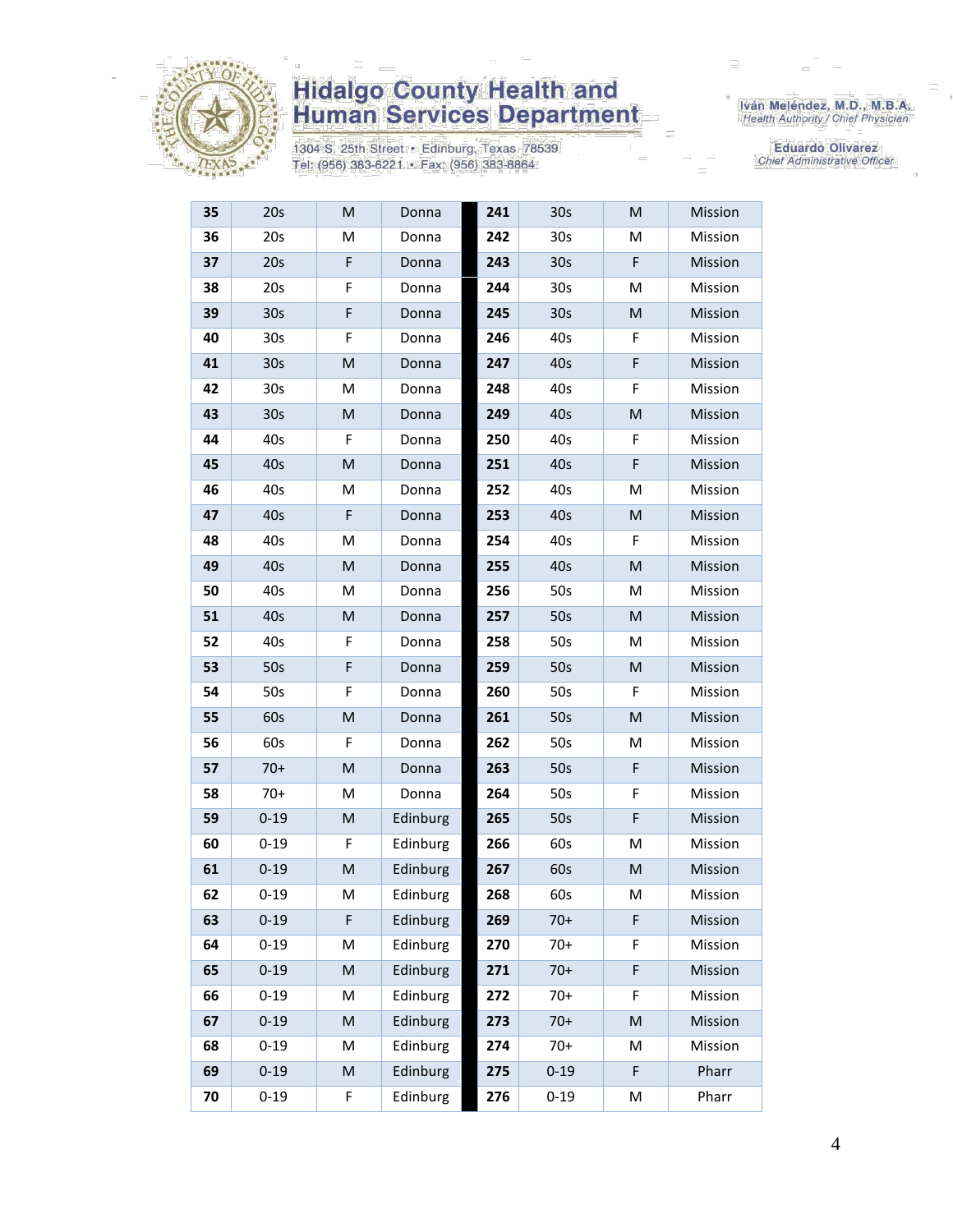

1304 S. 25th Street · Edinburg, Texas 78539 Tel: (956) 383-6221 · Fax: (956) 383-8864

Iván Meléndez, M.D., M.B.A.<br>Health Authority / Chief Physician

**Eduardo Olivarez** Chief Administrative Officer

| 71  | $0 - 19$        | M         | Edinburg | 277 | $0 - 19$        | M           | Pharr    |
|-----|-----------------|-----------|----------|-----|-----------------|-------------|----------|
| 72  | $0 - 19$        | M         | Edinburg | 278 | $0 - 19$        | F           | Pharr    |
| 73  | $0 - 19$        | F         | Edinburg | 279 | $0 - 19$        | M           | Pharr    |
| 74  | $0 - 19$        | M         | Edinburg | 280 | $0 - 19$        | M           | Pharr    |
| 75  | $0 - 19$        | F         | Edinburg | 281 | $0 - 19$        | F.          | Pharr    |
| 76  | $0 - 19$        | F         | Edinburg | 282 | $0 - 19$        | M           | Pharr    |
| 77  | $0 - 19$        | F         | Edinburg | 283 | $0 - 19$        | $\mathsf F$ | Pharr    |
| 78  | $0 - 19$        | M         | Edinburg | 284 | $0 - 19$        | М           | Pharr    |
| 79  | $0 - 19$        | F         | Edinburg | 285 | $0 - 19$        | F           | Pharr    |
| 80  | 20s             | F         | Edinburg | 286 | $0 - 19$        | M           | Pharr    |
| 81  | 20s             | ${\sf M}$ | Edinburg | 287 | $0 - 19$        | M           | Pharr    |
| 82  | 20s             | М         | Edinburg | 288 | $0 - 19$        | M           | Pharr    |
| 83  | 20s             | F         | Edinburg | 289 | $0 - 19$        | $\mathsf F$ | Pharr    |
| 84  | 20s             | M         | Edinburg | 290 | $0 - 19$        | F           | Pharr    |
| 85  | 20s             | M         | Edinburg | 291 | $0 - 19$        | M           | Pharr    |
| 86  | 20s             | F         | Edinburg | 292 | $0 - 19$        | Μ           | Pharr    |
| 87  | 20s             | M         | Edinburg | 293 | $0 - 19$        | $\mathsf F$ | Pharr    |
| 88  | 20s             | F         | Edinburg | 294 | $0 - 19$        | M           | Pharr    |
| 89  | 20s             | M         | Edinburg | 295 | 20s             | F           | Pharr    |
| 90  | 20s             | F         | Edinburg | 296 | 20s             | F           | Pharr    |
| 91  | 30 <sub>s</sub> | F         | Edinburg | 297 | 20s             | $\mathsf F$ | Pharr    |
| 92  | 30 <sub>s</sub> | F         | Edinburg | 298 | 20s             | F           | Pharr    |
| 93  | 30 <sub>s</sub> | F         | Edinburg | 299 | 30 <sub>s</sub> | F           | Pharr    |
| 94  | 30 <sub>s</sub> | F         | Edinburg | 300 | 30 <sub>s</sub> | M           | Pharr    |
| 95  | 30 <sub>s</sub> | M         | Edinburg | 301 | 30 <sub>s</sub> | M           | Pharr    |
| 96  | 40s             | М         | Edinburg | 302 | 30 <sub>s</sub> | Μ           | Pharr    |
| 97  | 40s             | M         | Edinburg | 303 | 30s             | M           | Pharr    |
| 98  | 40s             | F         | Edinburg | 304 | 30 <sub>s</sub> | М           | Pharr    |
| 99  | 50s             | F         | Edinburg | 305 | 50s             | F.          | Pharr    |
| 100 | 50s             | F         | Edinburg | 306 | 50s             | М           | Pharr    |
| 101 | 50s             | M         | Edinburg | 307 | 50s             | M           | Pharr    |
| 102 | 50s             | F         | Edinburg | 308 | 60s             | М           | Pharr    |
| 103 | 50s             | M         | Edinburg | 309 | $70+$           | F           | Pharr    |
| 104 | 50s             | F         | Edinburg | 310 | $0 - 19$        | M           | San Juan |
| 105 | 60s             | M         | Edinburg | 311 | $0 - 19$        | F           | San Juan |
| 106 | 60s             | F         | Edinburg | 312 | $0 - 19$        | Μ           | San Juan |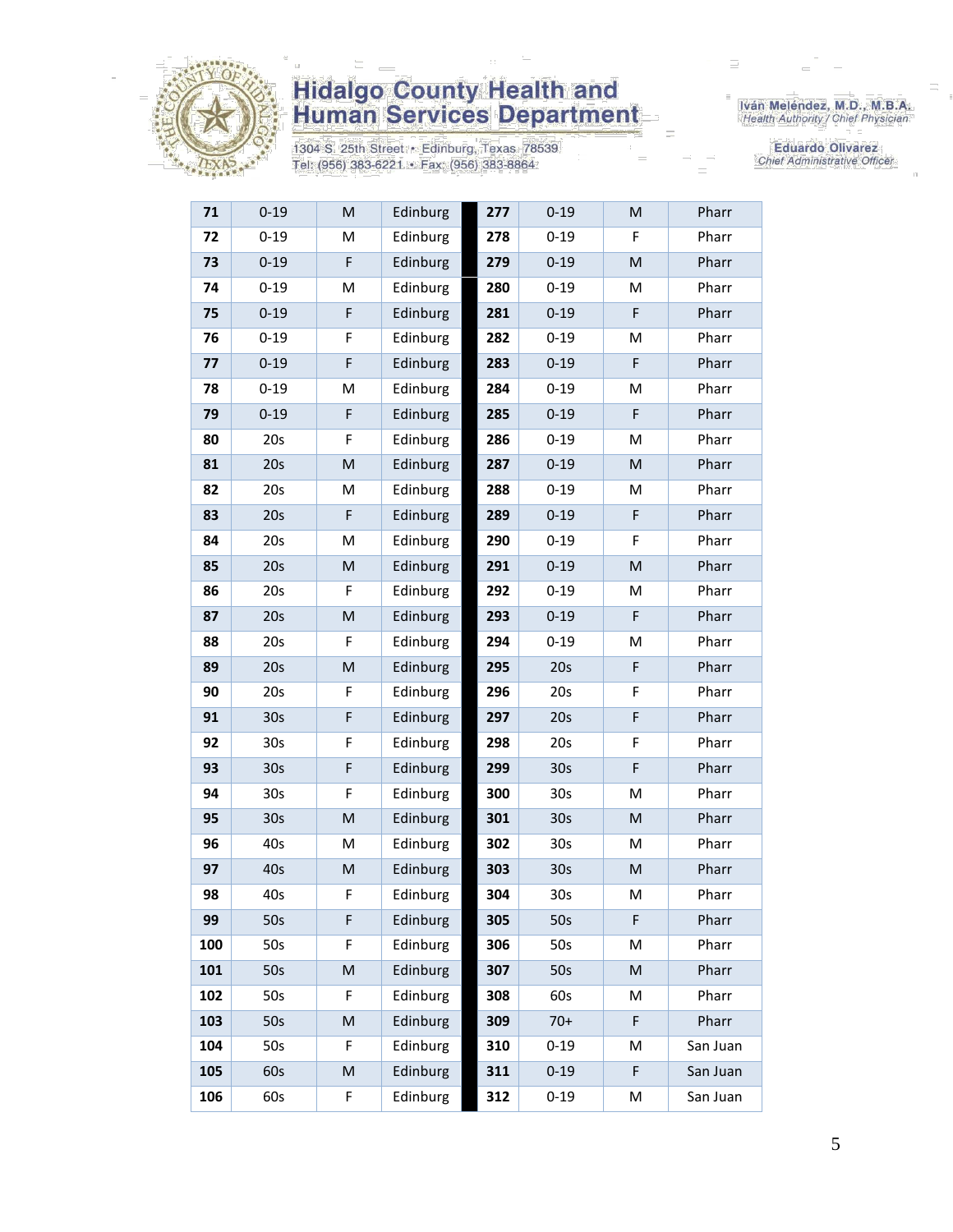

1304 S. 25th Street • Edinburg, Texas 78539<br>Tel: (956) 383-6221 • Fax: (956) 383-8864

Iván Meléndez, M.D., M.B.A.<br>Health Authority / Chief Physician

Eduardo Olivarez Chief Administrative Officer

| 107 | $70+$           | M | Edinburg | 313 | $0 - 19$        | F  | San Juan    |
|-----|-----------------|---|----------|-----|-----------------|----|-------------|
| 108 | $70+$           | M | Edinburg | 314 | $0 - 19$        | F  | San Juan    |
| 109 | $0 - 19$        | M | Hidalgo  | 315 | 20s             | M  | San Juan    |
| 110 | 20s             | M | Hidalgo  | 316 | 20s             | M  | San Juan    |
| 111 | 20s             | F | Hidalgo  | 317 | 30s             | F  | San Juan    |
| 112 | 20s             | M | Hidalgo  | 318 | 30 <sub>s</sub> | F  | San Juan    |
| 113 | 40s             | F | Hidalgo  | 319 | 40s             | M  | San Juan    |
| 114 | 50s             | M | Hidalgo  | 320 | 50s             | M  | San Juan    |
| 115 | $70+$           | M | Hidalgo  | 321 | 50s             | M  | San Juan    |
| 116 | $0 - 19$        | F | McAllen  | 322 | $70+$           | F  | San Juan    |
| 117 | $0 - 19$        | F | McAllen  | 323 | $0 - 19$        | M  | Undisclosed |
| 118 | $0 - 19$        | M | McAllen  | 324 | $0 - 19$        | M  | Undisclosed |
| 119 | $0 - 19$        | M | McAllen  | 325 | $0 - 19$        | F  | Undisclosed |
| 120 | $0 - 19$        | M | McAllen  | 326 | $0 - 19$        | F  | Undisclosed |
| 121 | $0 - 19$        | F | McAllen  | 327 | $0 - 19$        | F  | Undisclosed |
| 122 | $0 - 19$        | F | McAllen  | 328 | $0 - 19$        | F  | Undisclosed |
| 123 | $0 - 19$        | F | McAllen  | 329 | $0 - 19$        | M  | Undisclosed |
| 124 | $0 - 19$        | M | McAllen  | 330 | $0 - 19$        | M  | Undisclosed |
| 125 | $0 - 19$        | F | McAllen  | 331 | $0 - 19$        | M  | Undisclosed |
| 126 | $0 - 19$        | M | McAllen  | 332 | $0 - 19$        | F  | Undisclosed |
| 127 | $0 - 19$        | F | McAllen  | 333 | $0 - 19$        | F  | Undisclosed |
| 128 | $0 - 19$        | M | McAllen  | 334 | $0 - 19$        | M  | Undisclosed |
| 129 | $0 - 19$        | F | McAllen  | 335 | $0 - 19$        | F  | Undisclosed |
| 130 | $0 - 19$        | M | McAllen  | 336 | 20s             | F  | Undisclosed |
| 131 | $0 - 19$        | F | McAllen  | 337 | 20s             | F  | Undisclosed |
| 132 | $0 - 19$        | F | McAllen  | 338 | 30 <sub>s</sub> | F  | Undisclosed |
| 133 | $0 - 19$        | F | McAllen  | 339 | 30 <sub>s</sub> | F  | Undisclosed |
| 134 | $0 - 19$        | M | McAllen  | 340 | 30 <sub>s</sub> | F  | Undisclosed |
| 135 | $0 - 19$        | F | McAllen  | 341 | 30 <sub>s</sub> | F  | Undisclosed |
| 136 | $0 - 19$        | F | McAllen  | 342 | 40s             | M  | Undisclosed |
| 137 | 20s             | M | McAllen  | 343 | 40s             | M  | Undisclosed |
| 138 | 20s             | F | McAllen  | 344 | 40s             | M  | Undisclosed |
| 139 | 30 <sub>s</sub> | M | McAllen  | 345 | 40s             | M  | Undisclosed |
| 140 | 30 <sub>s</sub> | F | McAllen  | 346 | 40s             | F. | Undisclosed |
| 141 | 30 <sub>s</sub> | F | McAllen  | 347 | 40s             | F  | Undisclosed |
| 142 | 30s             | F | McAllen  | 348 | 40s             | М  | Undisclosed |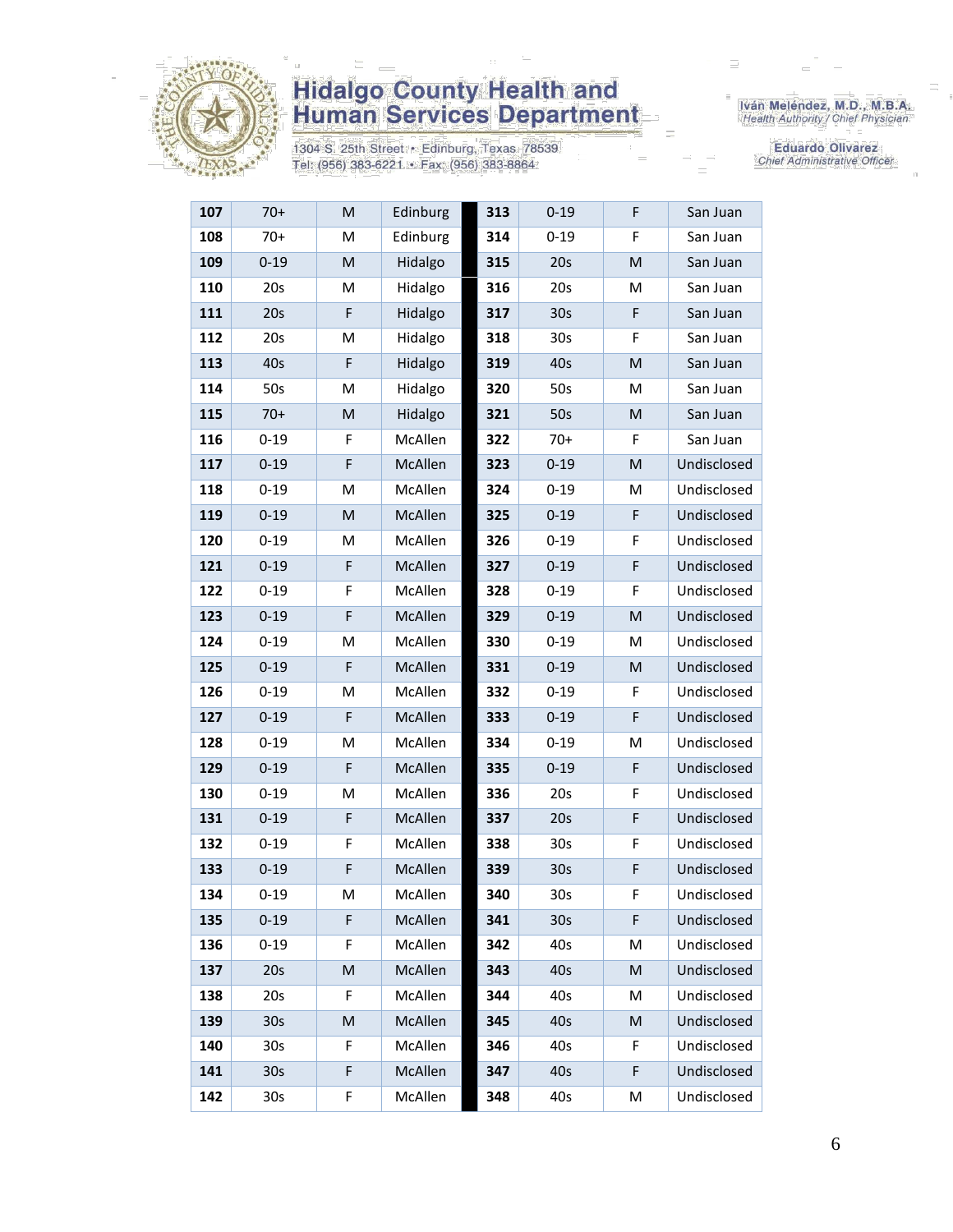

1304 S. 25th Street · Edinburg, Texas 78539 Tel: (956) 383-6221 · Fax: (956) 383-8864

Iván Meléndez, M.D., M.B.A.<br>Health Authority / Chief Physician

**Eduardo Olivarez** Chief Administrative Officer

| 143 | 30s      | M         | McAllen         | 349 | 40s      | F | Undisclosed |
|-----|----------|-----------|-----------------|-----|----------|---|-------------|
| 144 | 40s      | F         | McAllen         | 350 | 40s      | Μ | Undisclosed |
| 145 | 40s      | M         | McAllen         | 351 | 50s      | M | Undisclosed |
| 146 | 40s      | M         | McAllen         | 352 | 50s      | F | Undisclosed |
| 147 | 40s      | F         | <b>McAllen</b>  | 353 | 50s      | M | Undisclosed |
| 148 | 40s      | M         | McAllen         | 354 | 50s      | M | Undisclosed |
| 149 | 40s      | M         | McAllen         | 355 | 50s      | M | Undisclosed |
| 150 | 40s      | F         | <b>McAllen</b>  | 356 | 50s      | F | Undisclosed |
| 151 | 40s      | F         | McAllen         | 357 | 60s      | M | Undisclosed |
| 152 | 50s      | F         | McAllen         | 358 | 60s      | F | Undisclosed |
| 153 | 50s      | F         | McAllen         | 359 | 60s      | F | Undisclosed |
| 154 | 50s      | M         | McAllen         | 360 | 60s      | м | Undisclosed |
| 155 | 50s      | M         | McAllen         | 361 | $70+$    | M | Undisclosed |
| 156 | 60s      | F         | McAllen         | 362 | $70+$    | F | Undisclosed |
| 157 | 60s      | F         | McAllen         | 363 | $0 - 19$ | F | Weslaco     |
| 158 | 60s      | M         | McAllen         | 364 | $0 - 19$ | M | Weslaco     |
| 159 | 60s      | M         | McAllen         | 365 | $0 - 19$ | F | Weslaco     |
| 160 | 60s      | F         | McAllen         | 366 | $0 - 19$ | F | Weslaco     |
| 161 | 60s      | F         | McAllen         | 367 | $0 - 19$ | F | Weslaco     |
| 162 | $70+$    | M         | McAllen         | 368 | $0 - 19$ | F | Weslaco     |
| 163 | $70+$    | F         | McAllen         | 369 | $0 - 19$ | F | Weslaco     |
| 164 | $70+$    | M         | McAllen         | 370 | $0 - 19$ | M | Weslaco     |
| 165 | $0 - 19$ | F         | Mercedes        | 371 | $0 - 19$ | M | Weslaco     |
| 166 | $0 - 19$ | M         | Mercedes        | 372 | $0 - 19$ | M | Weslaco     |
| 167 | $0 - 19$ | M         | Mercedes        | 373 | $0 - 19$ | M | Weslaco     |
| 168 | $0 - 19$ | M         | Mercedes        | 374 | $0 - 19$ | M | Weslaco     |
| 169 | $0 - 19$ | F         | Mercedes        | 375 | $0 - 19$ | M | Weslaco     |
| 170 | $0 - 19$ | M         | <b>Mercedes</b> | 376 | $0 - 19$ | Μ | Weslaco     |
| 171 | $0 - 19$ | M         | Mercedes        | 377 | $0 - 19$ | F | Weslaco     |
| 172 | $0 - 19$ | F         | Mercedes        | 378 | $0 - 19$ | F | Weslaco     |
| 173 | $0 - 19$ | ${\sf M}$ | Mercedes        | 379 | $0 - 19$ | F | Weslaco     |
| 174 | $0 - 19$ | M         | Mercedes        | 380 | $0 - 19$ | F | Weslaco     |
| 175 | $0 - 19$ | ${\sf M}$ | Mercedes        | 381 | $0 - 19$ | F | Weslaco     |
| 176 | $0 - 19$ | M         | Mercedes        | 382 | $0 - 19$ | F | Weslaco     |
| 177 | $0 - 19$ | M         | Mercedes        | 383 | $0 - 19$ | M | Weslaco     |
| 178 | $0 - 19$ | F         | Mercedes        | 384 | $0 - 19$ | М | Weslaco     |